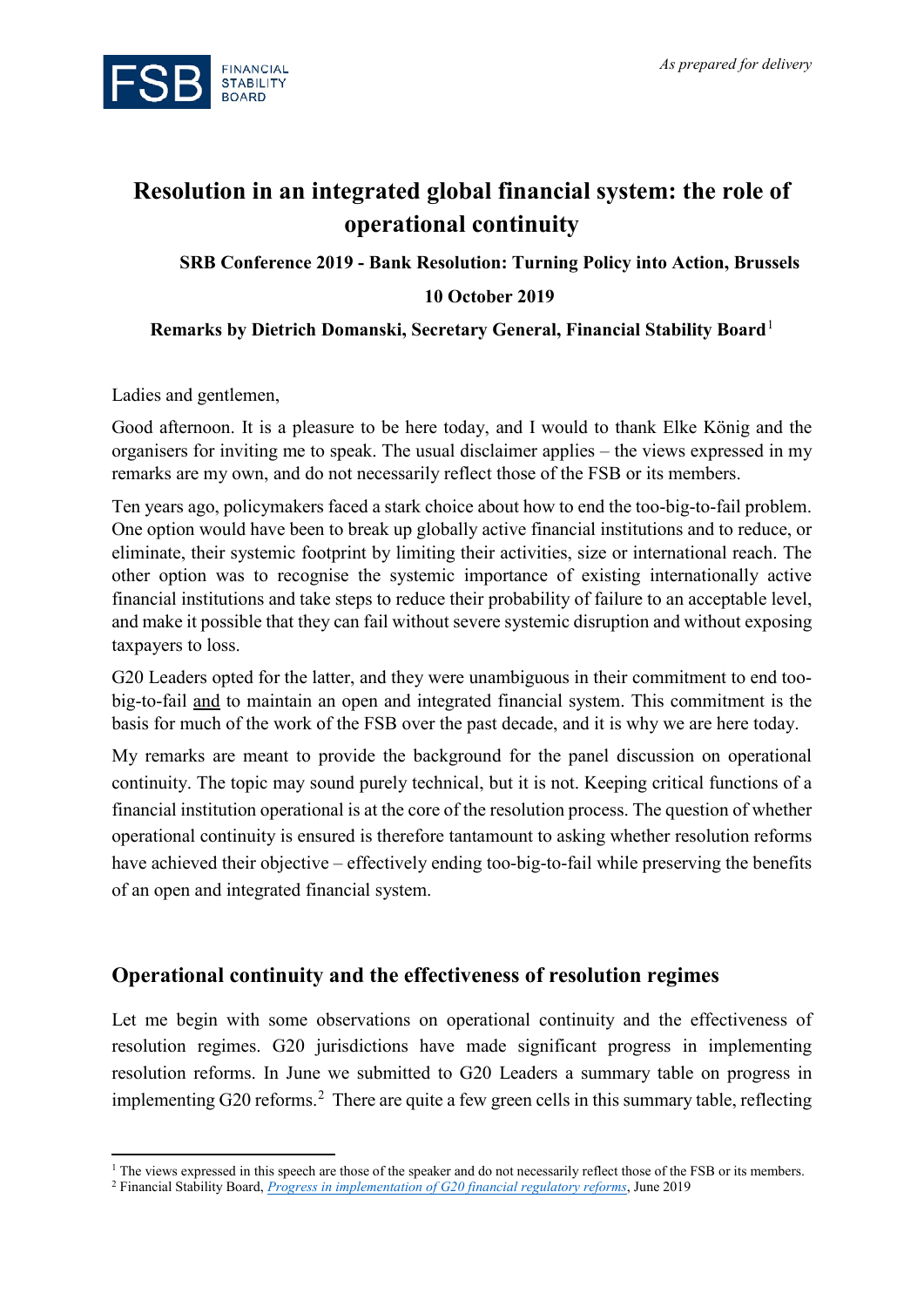substantial progress in implementing the FSB's resolution policies: recovery and resolution planning processes are in place for systemic banks in 16 out of 24 jurisdictions; crisis management groups (CMGs) have been established, and Total Loss-Absorbing Capacity (TLAC) (or MREL) resources are being issued.

Yet the title of the FSB's eighth report on the implementation of resolution reforms, to be issued next month, will be "mind the gap". A number of the identified gaps relate to further steps and capabilities that are still needed to ensure the operational readiness to maintain the continuity of a firm's critical operations as it enters resolution and throughout the resolution. Let me turn just highlight a few areas.

- TLAC the objective of the FSB TLAC standard is to ensure that there are adequate loss-absorbing and recapitalisation resources available at the right time, in the right amounts and at the right location. The implementation of the standard therefore is key for the continuity of a firm's critical operations and a priority for the FSB. Work is underway to analyse how to achieve a balance between pre-positioned and non-prepositioned TLAC resources and how the latter are managed so that they can be flexibly deployed within a banking group to be available where needed to support the execution of a resolution strategy.
- Bail-in execution for TLAC to be affective as a central pillar of resolution measures, authorities and firms require the capabilities to successfully execute a TLAC bail-in transaction. For instance, a TLAC bail-in may raise questions in connection with a suspension of trading, cancellation of shares or the issuance, delivery or listing of new shares. The FSB is engaging with market participants on the practicalities of operationalising cross-border bail-in.
- Liquidity continuity of critical operations in the lead up to and during resolution requires a firm to be able to meet its obligations. More work is required in a number of areas, including: with respect to firms' capabilities for monitoring liquidity; estimating and planning for liquidity needs in resolution, not least in foreign currency; liquidity provision at the material subsidiary level when the parent entity is in resolution; and the cross-border mobilisation of collateral. Authorities in home and host jurisdictions, including resolution authorities, supervisors, central banks and resolution funds, need to work together to make sure that there is clarity on their respective roles and responsibilities in providing liquidity support and access to public sector backstop arrangements.
- Continuity of access to financial market infrastructures (FMIs) maintaining critical functions and meeting obligations requires access to FMIs (for example payments systems and central counterparties). The FSB held an industry workshop in  $May<sup>3</sup>$  $May<sup>3</sup>$  $May<sup>3</sup>$  to

<span id="page-1-0"></span> $\overline{\phantom{a}}$ <sup>3</sup> Financial Stability Board (2019) *[Industry workshop on continuity of access to FMIs for firms in resolution –](https://www.fsb.org/wp-content/uploads/P280819.pdf) Informal [summary of the workshop](https://www.fsb.org/wp-content/uploads/P280819.pdf)*, August 2019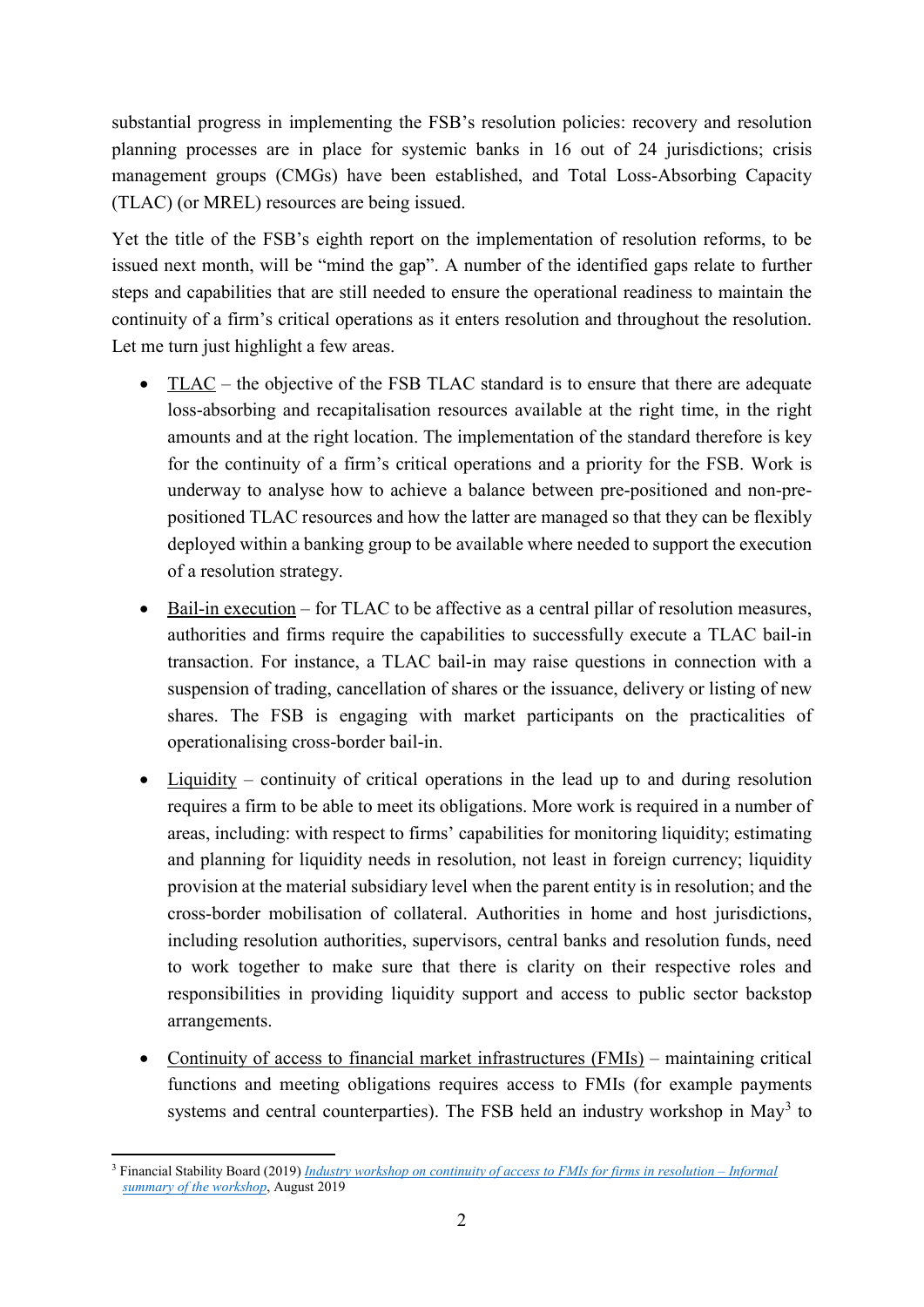explore ways to achieve efficiencies, for example through further engagement on likely communication and information needs of authorities and FMI service providers prior to and during a resolution of a member.

The common thread of these initiatives is that they aim to provide firms and authorities with further certainty needed to build operational capabilities. Capabilities are essential for both firms and authorities to ensure they have the knowledge, skills and resources to execute a resolution. Adequate resolution capabilities will also provide authorities with optionality – that is, the ability to successfully pursue multiple options – in the face of a firm's failure. This is essential, given that the circumstances of a future failure are impossible to predict with accuracy. Adequate resolution capabilities also establish credibility, as they demonstrate to stakeholders and the public that authorities are willing and able to act.

# **Operational continuity in an integrated financial system**

So much on progress and open issues in achieving operational continuity in resolution. But how does all this relate to the objective of preserving an integrated global financial system? Let me offer a couple of thoughts, drawing on the FSB's June 2019 report<sup>[4](#page-2-0)</sup> on market fragmentation, a workshop on pre-positioning and market fragmentation that the FSB held in Philadelphia in September, and other ongoing work in this area.

The basis for ensuring operational continuity and preserving integrated markets is the TLAC standard. The standard expects firms to pre-position a portion of resources locally in jurisdictions where operations are significant and material. The purpose of this prepositioning is to assure hosts of the continuity of the operations in their jurisdictions, and to assure home authorities that those operations that are critical to the group as a whole can be maintained. Therefore pre-positioning should be mutually beneficial and incentivise home-host cooperation. At the same time some resources need to remain freely available to be deployed flexibly where needed to support resolution.

While pre-positioning is intended to provide home and host authorities clarity and optionality, there may be tensions. Home regulators may want to ensure maximum scope and flexibility to resolve the banks at a group level, and host authorities want to ensure that sufficient resources are accessible locally when an entity enters resolution.

The TLAC standard and the internal TLAC guidelines recognise these tensions. By providing a range from 75-90% for internal TLAC, the standard acknowledges that the balance needs to be found through effective cooperation and dialogue between home and host supervisors. Indeed, the FSB standard suggests that home/host discussions of a firm's resolution strategy guide the decisions on pre-positioning of internal TLAC.

 $\overline{\phantom{a}}$ 

<span id="page-2-0"></span><sup>4</sup> Financial Stability Board, *[FSB Report on Market Fragmentation,](https://www.fsb.org/2019/06/fsb-report-on-market-fragmentation-2/)* June 2019